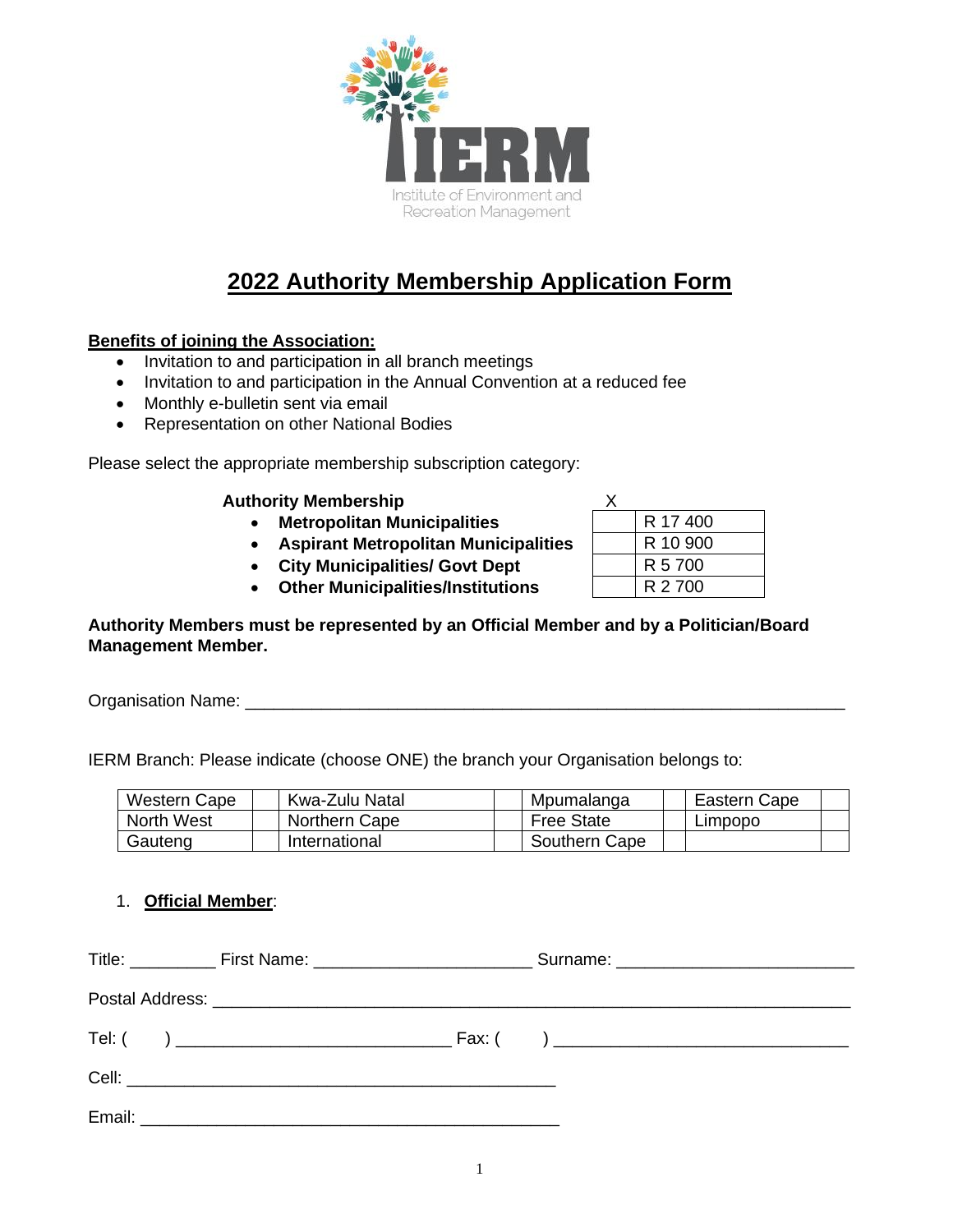## 2. **Politician/Board Management Member**:

**Your Undertaking can also have, at no extra charge, a number of Branch Members that are staff members in your employment.**

**Complete the section below to inform us of these individuals that need to be listed on our database:**

#### **Branch Member 1:**

| Postal Address: <u>Committee Committee Committee Committee Committee Committee Committee Committee Committee Committee</u> |                                                                                                                |  |  |  |
|----------------------------------------------------------------------------------------------------------------------------|----------------------------------------------------------------------------------------------------------------|--|--|--|
|                                                                                                                            |                                                                                                                |  |  |  |
|                                                                                                                            |                                                                                                                |  |  |  |
|                                                                                                                            |                                                                                                                |  |  |  |
|                                                                                                                            | Branch Member 2:                                                                                               |  |  |  |
|                                                                                                                            | Title: ______________ First Name: ___________________________________Surname: ________________________________ |  |  |  |
|                                                                                                                            |                                                                                                                |  |  |  |
|                                                                                                                            |                                                                                                                |  |  |  |
|                                                                                                                            |                                                                                                                |  |  |  |
|                                                                                                                            |                                                                                                                |  |  |  |